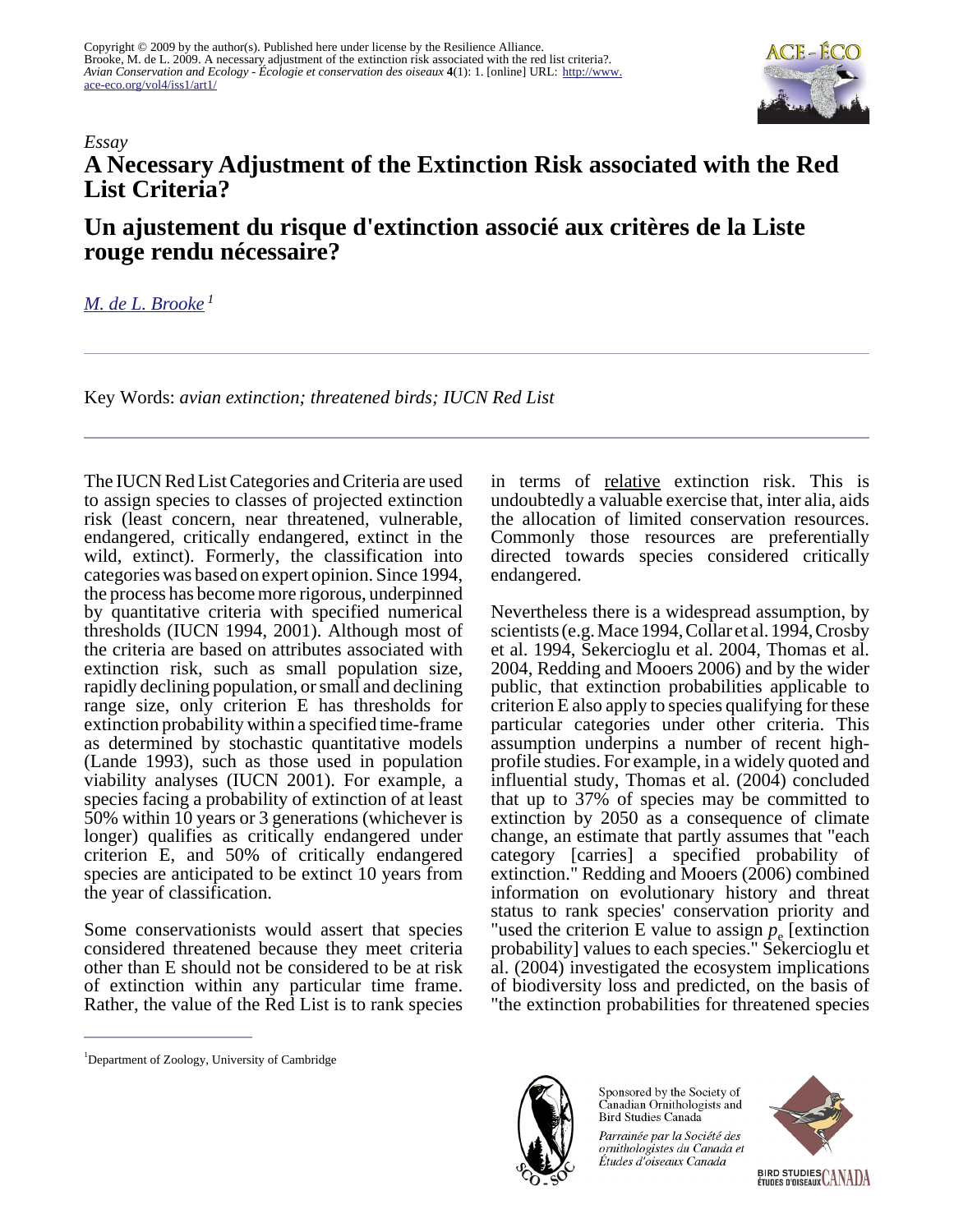used by IUCN," that by 2100, 6-14% of all bird species will be extinct and 7-25% will be functionally extinct.

Such studies rest on the assumption of, at the very least, a rough equality of the extinction probabilities of species qualifying under different criteria. The assumption is acknowledged in a recent review of the Red List by Mace et al. (2008): '...in the absence of conservation interventions, a larger proportion of species listed in higher threat categories will go extinct over shorter periods. We anticipate these proportions and periods correspond roughly with the values given for each category in criterion E, but this cannot be proven'. Indeed I would argue that the utility of the Red List approach would be seriously undermined if this were not the case and there was a significant mismatch between the extinction risk of organisms listed under different criteria in the same category.

To test the above assumption, colleagues and I (Brooke et al. 2008) recently developed a novel way of using criterion E to predict rates of transition of species between the threat categories of vulnerable, endangered and critically endangered. Criterion E of course gives a direct prediction of the rate at which critically endangered species will become extinct. We then tested our predictions against Australian and global avian datasets over various timescales. We were able to ignore the issue of generation length since the median generation length of threatened and near-threatened bird species is 3.3 years (Brooke et al. 2008).

The results, of which a representative part is given in Table 1, indicated a fair match between predicted and observed rates for the transition from vulnerable to endangered. Thus the rate modelled from criterion E was close to the rate at which species, classified under the other criteria A-D, moved between categories. The match was poorer for the transition rate endangered to critically endangered: fewer species made the transition than predicted. The match was worst for critically endangered species: considerably fewer species went extinct than predicted. This remained true even when the undoubted success of some projects in pulling certain critically endangered species back from the brink of extinction was taken into account (Butchart et al. 2006). At the most, one quarter of the species classified as critically endangered 10 years ago might have gone extinct in the past decade, as compared to the half anticipated from criterion E.

The fact that there is a progression from fair match for vulnerable species via weak match for endangered species to downright poor match for critically endangered species hints - I would put it no stronger - that the population models underlying the criteria are weakest when populations and range sizes are very small.

If, as seems to be true of birds, the Red List criteria over-estimate extinction risk, notably of critically endangered bird species, there is an immediate need to assess whether the same applies to other taxa. If that proves to be the case, how should the conservation community react? One response might be to acknowledge the exaggeration, but to point out that extinction carries such awful finality that it is wiser to adopt a precautionary approach. While possibly over-estimating the average risk of extinction of species in the most threatened categories, the criteria would capture the risk faced by the most threatened species in a category.

In the public arena, this business as usual attitude raises the possibility that the conservation community might be accused of exaggerating species' extinction risk, of crying wolf (Lomborg 2001). I believe this to be a serious possibility which cannot be brushed aside. Whatever the reason for their position, opponents of a conservation ethic will not shrink from using a perceived shortfall in recent extinctions to undermine the overall case for conservation. Better that we should put our own house in order.

A second option is that the criteria should remain as they are, but this be accompanied by shifting a proportion of species to a lower threat category, the process known as downlisting, to reflect their lower risk of actual extinction. Such a shift would involve a significant number of species moving Red List category at a stroke. It would violate one of the cardinal requirements of the Red List process, that it aspire to stability. It is a recipe for confusion. Better to avoid such a rocking of the boat.

Among birds, 669 species are currently listed as vulnerable, 363 as endangered and 190 as critically endangered (www.birdlife.org - accessed 3 July 2008). Although these totals arise from scrupulous application of the present criteria, they are, conveniently, totals which allow ornithologists to maintain a watching brief or more active conservation action on the majority of critically endangered species. If the number of such species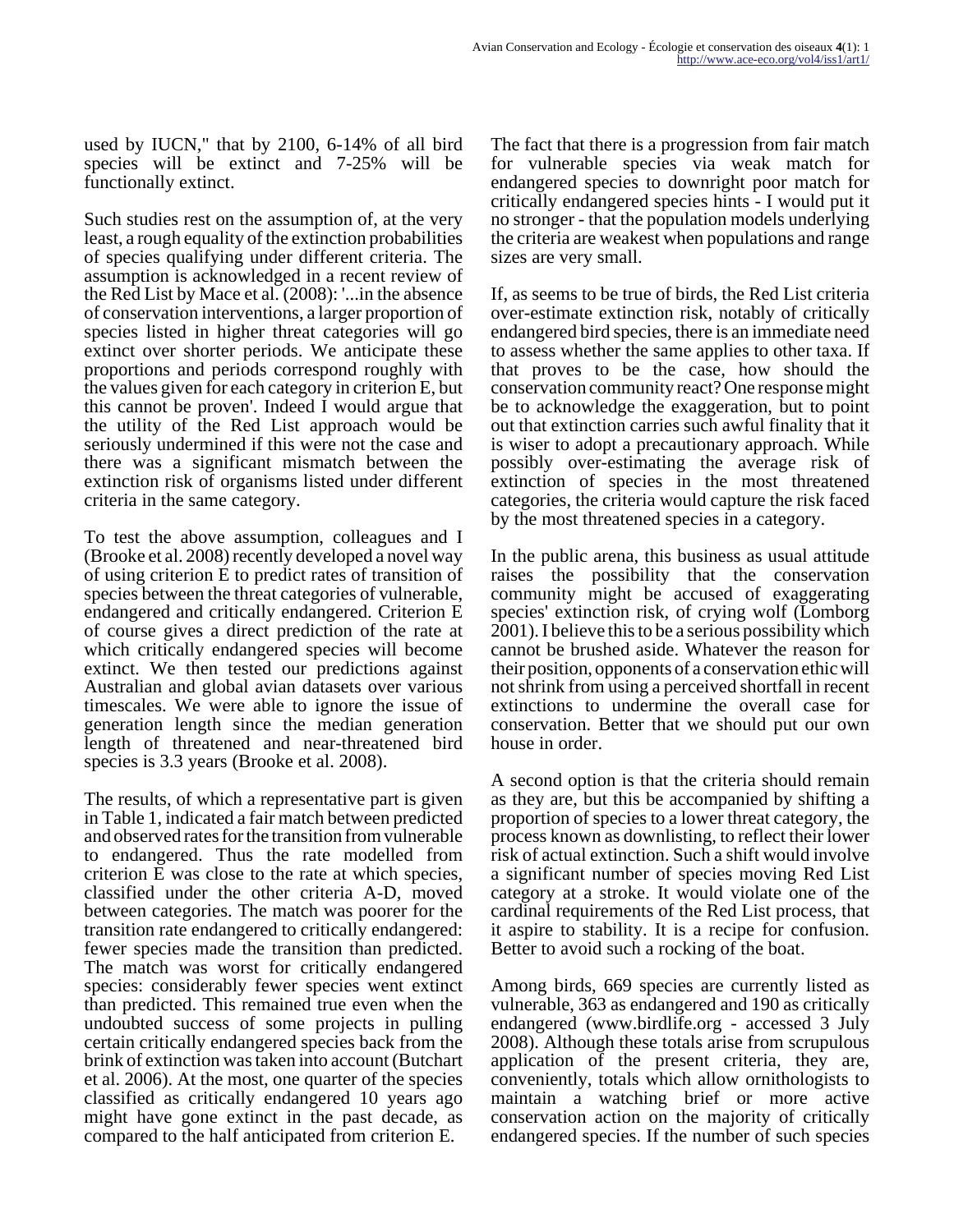**Table 1**. Observed, calculated, and predicted transition rates through Red List categories (in percentage of species per decade). Positive values indicate net deterioration (i.e., more species moving into higher threat categories than lower threat categories), whereas negative values indicate net improvement. Upper rows simplified from Brooke et al. (2008). Bottom row based on revised criterion E values suggested in the text.

|                                                                      | Threat category  |                    |            |            |                          |
|----------------------------------------------------------------------|------------------|--------------------|------------|------------|--------------------------|
|                                                                      | Least<br>Concern | Near<br>Threatened | Vulnerable | Endangered | Critically<br>Endangered |
| Observed<br>All bird<br>species<br>1988-2004                         | 0.63             | 3.74               | 4.54       | 4.09       | $-2.39$                  |
| Observed adjusted to exclude<br>the impact of conservation<br>action | 0.63             | 3.82               | 5.08       | 4.89       | 3.98                     |
| Observed                                                             |                  |                    |            |            | 1.70                     |
| Observed adjusted to exclude<br>the impact of conservation<br>action |                  |                    |            |            | 10.8                     |
| Predicted using current<br>criterion E                               |                  |                    | 8.30       | 40.0       | 50.0                     |
| Predicted using suggested<br>revision of criterion E                 |                  |                    | 4.24       | 15.7       | 25.0                     |
|                                                                      |                  |                    |            |            |                          |

diminished as some were downlisted, so it might become difficult for conservationists to maintain the necessary focus on the newly-downlisted but most threatened endangered species.

The third option seems most sensible, an adjustment of the explicit extinction risks associated with criterion E so that they more accurately reflect the risks faced by species in today's circumstances. There would be no need to adjust other criteria, under which the overwhelming majority of species are actually classified, and therefore very few species would change category.

Any revised set of extinction risks should obviously retain the ranking vulnerable, endangered, critically endangered. I would also suggest they should, in conformity to the current criteria, predict slower transition rates from the broader category of vulnerable to endangered than from endangered to critically endangered, and from critically endangered to extinct. With this basis, I tentatively suggest:-

Vulnerable 5% extinction risk in 200 years (c.f. current 10% risk in 100 years)

Endangered 10% extinction risk in 40 years (c.f. current 20% risk in 20 years)

Critically Endangered 25% extinction risk in 10 years (c.f. current 50% risk in 10 years).

These revised values of criterion E would retain the riders based on generation length that form part of the present criterion E (IUCN 2001).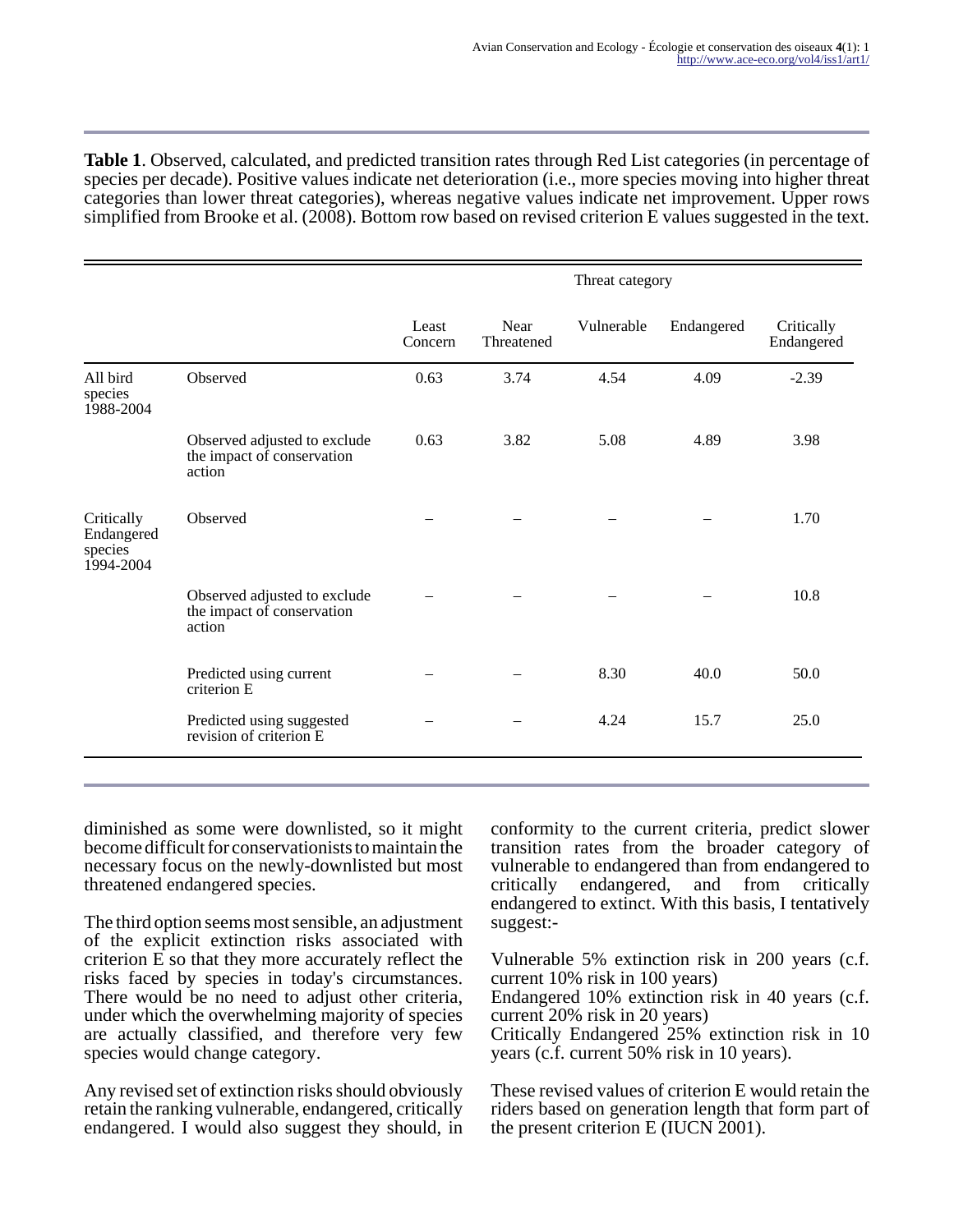Following the methodology of Brooke et al. (2008), I generate the decadal transition probabilities shown in Table 1 for the revised values of criterion E. The predicted transition probabilities for vulnerable to endangered and for endangered to critically endangered match observation quite well, both for the worldwide dataset in Table 1 and for the Australian dataset discussed by Brooke et al. (2008). However the predicted rate of extinction of critically endangered species remains above what is observed. A precautionary element within the criteria might be considered desirable.

To conclude, it seems possible that, where current Red List criteria specify the time frame of extinction, they may over-estimate a species' actual risk. It may be that this is due to imperfections in the stochastic models on which the criteria are based (Melbourne and Hastings 2008), in which case there is an opportunity for population modellers to re-visit those models, now that their output can be tested against the fate of threatened species in the past decade. Illustrative of possible problems in the models is the remarkable ability of species to persist in the face of extensive habitat loss (Brooks and Balmford 1996). Or the persistence of species may arise from some other reason altogether. Whatever the reason, small adjustments, of the scale suggested here, would bring criterion E into line with what has been observed among birds in recent times, and so help forestall the charge that conservationists are prone to exaggeration.

*Responses to this article can be read online at: <http://www.ace-eco.org/vol4/iss1/art1/responses/>*

## **Acknowledgments:**

*My thanks to Stuart Butchart, Rhys Green, Ana Rodrigues and William Sutherland for helpful comments and discussion.*

## **LITERATURE CITED**

**Brooke, M. de L., S. H. M. Butchart, S. T. Garnett, G. M. Crowley, N. B. Mantilla-Beniers, and A. J. Stattersfield.** 2008. How fast are threatened bird species moving towards extinction? *Conservation Biology* **22**:417-427.

**Brooks, T. M., and A. Balmford**. 1996. Atlantic forest extinctions. *Nature* **380**:115.

**Butchart, S. H. M., A. J. Stattersfield, and N. J. Collar.** 2006. How many bird extinctions have we prevented? O*ryx* **40**:266-278.

**Collar, N. J., M. J. Crosby, and A. J. Stattersfield.** 1994. *Birds to watch 2: the world list of threatened birds.* BirdLife conservation series 4. BirdLife International, Cambridge, United Kingdom.

**Crosby, M. J., A. J. Stattersfield, N. J. Collar, and C. J. Bibby.** 1994. Predicting avian extinction rates. *Biodiversity Letters* **2**:182-185.

**IUCN (World Conservation Union).** 1994. *IUCN red list categories.* IUCN, Gland, Switzerland.

**IUCN (World Conservation Union).** 2001. *IUCN Red List Categories and Criteria*: version 3.1. IUCN SSC, Gland, Switzerland and Cambridge, United Kingdom.

**Lande, R.** 1993. Risks of population extinction from demographic and environmental stochasticity and random catastrophes. *American Naturalist* **142**:911-927.

**Lomborg, B.** 2001. *The Skeptical Environmentalist.* Cambridge University Press, Cambridge, UK.

**Mace, G. M.** 1994. Classifying threatened species: means and ends. *Philosophical Transactions of the Royal Society* B **344**:91-97.

**Mace, G. M., N. J. Collar, K. J. Gaston, C. Hilton-Taylor, H. R. Akçakaya, N. J. Leader-Williams, E. J. Milner-Gulland, and S. N. Stuart.** 2008. Quantification of extinction risk: IUCN's system for classifying threatened species. *Conservation Biology* **22**:1424-1442.

**Melbourne, B. A., and A. Hastings.** 2008. Extinction risk depends strongly on factors contributing to stochasticity. *Nature* **454**:100-103.

**Redding, D. W., and A. O. Mooers.** 2006. Incorporating evolutionary measures into conservation prioritisation. *Conservation Biology* **20**:1670-1678.

**Sekercioglu, Ç. H., G. C. Daily, and P. R. Ehrlich.** 2004. Ecosystem consequences of bird declines. *Proceedings of the National Academy of Sciences, USA* **101**:18042-18047.